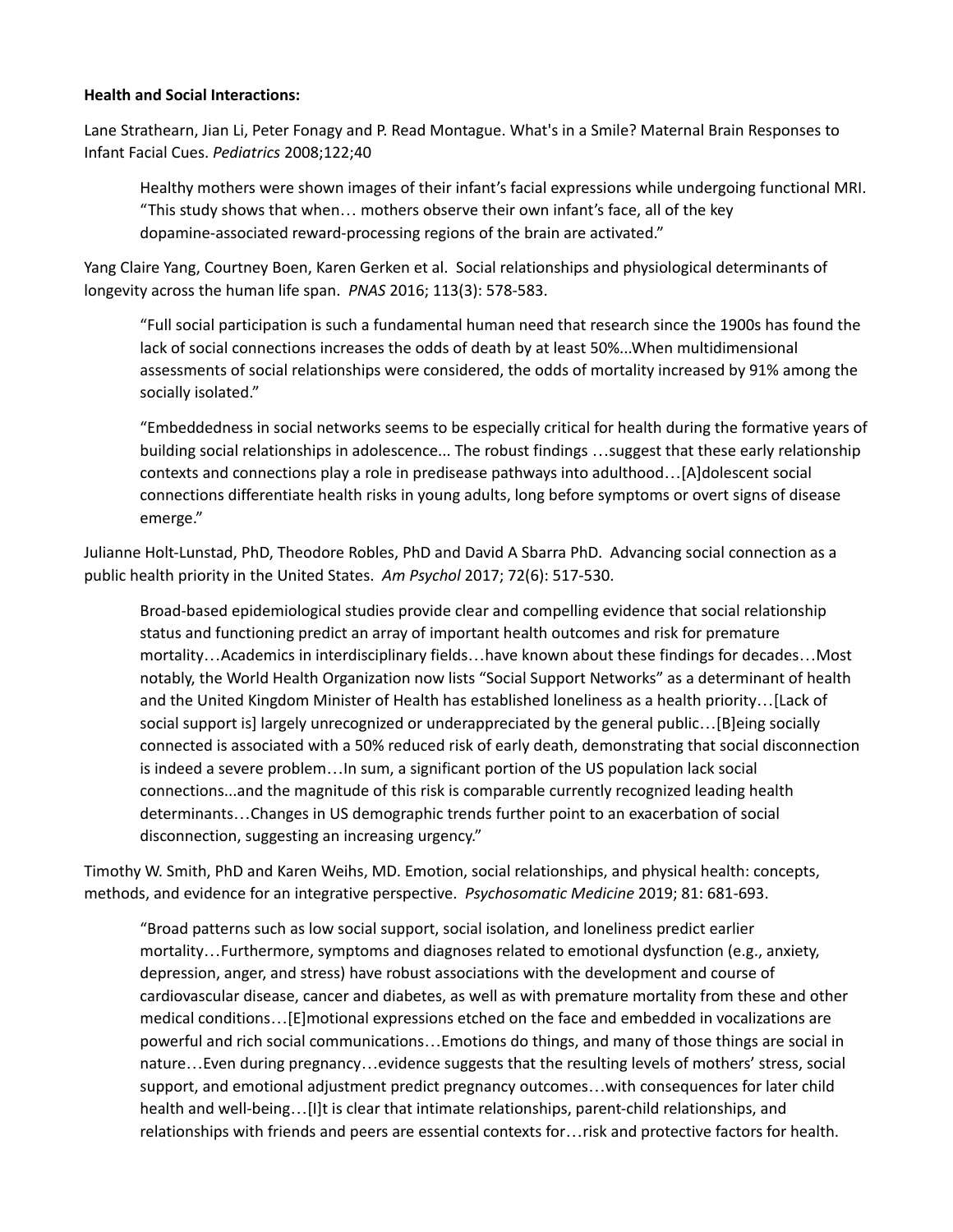Xiaoquann Zhao, PhD, Maria L Roditis, PhD, Tesfa N Alexander, PhD. Fear and humor appeals in "The Real Cost" campaign: evidence of potential effectiveness in message pretesting. *American Journal of Preventive Medicine* 2019; 56(2S1):S31-S39.

"Research on fear appeals shows that, under the right conditions, fear can be leveraged to motivate behavior change…Existing evidence shows that youth and adults alike tend to rate fear appeal messages as more effective than humorous messages…The study…included two specific at-risk youth groups aged 13−17 years: those who have experimented with smoking but have not yet smoked≥100 cigarettes in their lifetime and those who have never smoked cigarettes but are susceptible to initiation…Post hoc comparison showed that exposure to fear messages produced significantly more negative attitudes toward smoking compared with the control condition... Exposure to humor ads did not produce a significant effect."

#### **Unintended Consequences of COVID Mitigation Measures:**

Stephen W. Patrick, MD, MPH, MS, Laura E Henkhaus, PhD, Joseph S. Zickafoose, MD, MS et al. Well-being of parents and children during the COVID-19 pandemic: a national survey. *Pediatrics* 2020; 146(4): 1-8.

This study was conducted in June 2020 and had 1011 responses, which correlated to a 50% response rate. "More than 1 in 4 parents reported worsening mental health, and 1 in 7 parents reported worsening behavioral health for their children since the pandemic began. Worsening of parental mental health and children's behavioral health were at times intertwined, with nearly 1 in 10 families reporting worsening of both. Loss of child care, delays in health care visits, and worsened food security were common…Disruption in routines can be detrimental for children, especially those already with behavioral health diagnoses."

Antonio Ivan Lazzarino, Andrew Steptoe, Mark hamer, Susan Michie. Covid-19: Important potential side effects of wearing face masks that we should bear in mind. *BMJ* 2020; 369.

Editorial discussing possible negative consequences of masking, including quality and volume of speech, exhaled air may go into the eyes which generates impulse to touch them with dirty hands, and masking may cause deeper breathing thus forcing viral particles deeper into the respiratory tract. "It is necessary to quantify the complex interactions that may well be operating between positive and negative effects of wearing surgical masks at population level. It is not time to act without evidence."

Vanessa C. Fong MSc and Grace Iarocci, PhD. Child and family outcomes following pandemics: a systematic review and recommendations on COVID-19 policies. *Journal of Pediatric Psychology* 2020; 45(10): 1124-1143.

"In the midst of high uncertainty, panic, and fear, parents play a crucial role in providing a stable, secure environment for their children…Coping with social isolation and being cut off from previously relied upon supports in the school and community may be especially difficult.

[Recent] studies have found that PTSD symptoms remain stable after a 6-month and 30-month follow-up…These studies have shown that [quarantine] is a highly stressful and even traumatic experience for adults. One [study] that examined the impact of quarantine on children found that children being isolated were four times more likely to show PTSD symptoms compared to families who were not isolated.

Measuring adolescents' fear of COVID-19 revealed that a greater level of fear was linked to higher levels of anxiety, depression, and OCD symptoms. A risk factor for PTSD in children was experiencing quarantine and parents' elevated levels of PTSD symptoms…Adolescents who engaged in social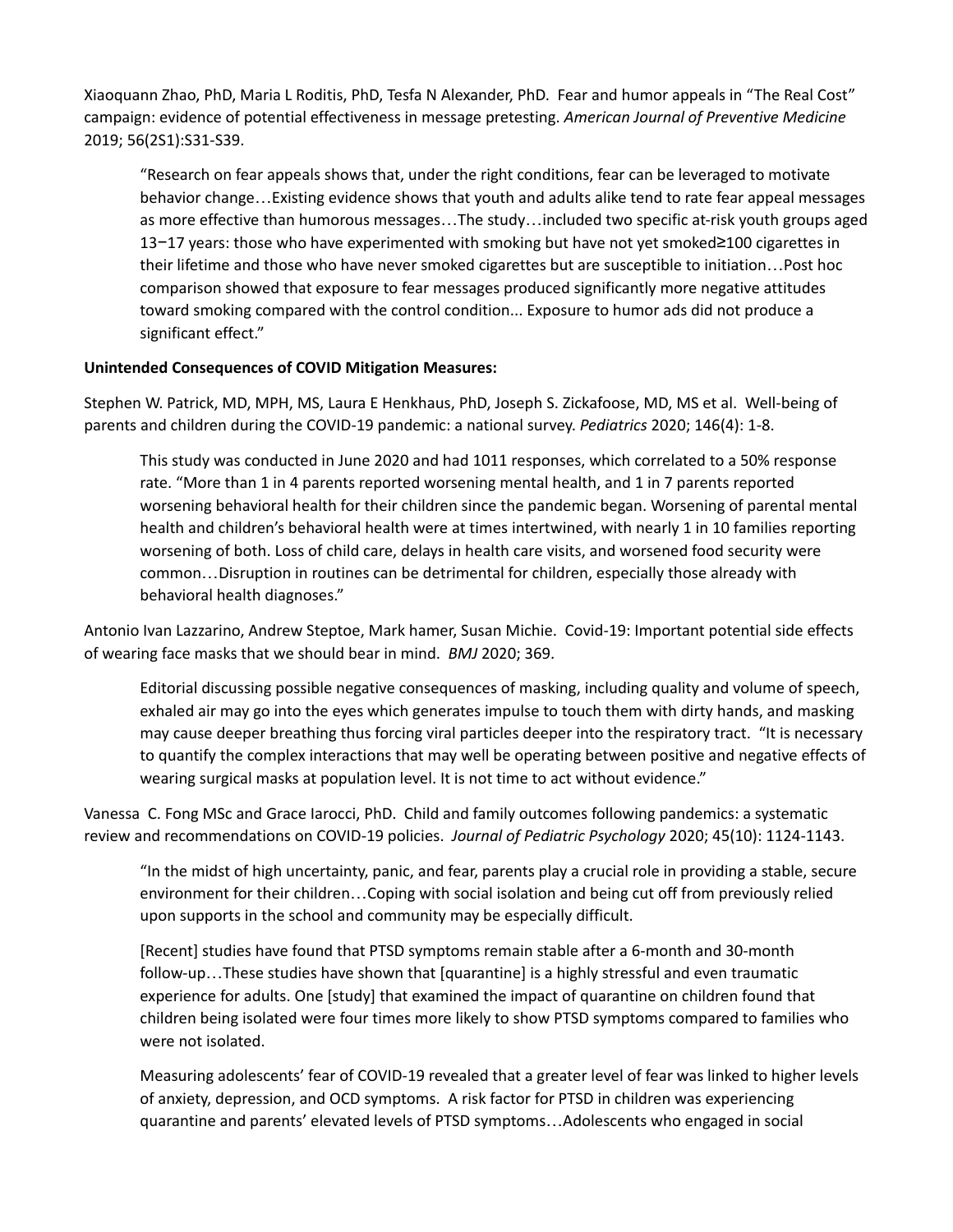distancing because they wanted to avoid judgment or because a friend advised them to, reported greater anxiety and depressive symptoms, respectively.

Greater awareness of COVID-19, specifically factual information about the disease, prevention measures, and projections of COVID-19, was a protective factor for negative mental health outcomes in children…[however] these results are correlational and should be interpreted cautiously.

This review has shown that children experiencing social isolation are at a high risk for developing PTSD and anxiety related symptoms….[and] unanticipated consequences of social isolation policies, such as the shutdown of supportive services, has left vulnerable individuals at risk"

Rodrigo S Fernandez, Lucia Crivelli, Nahuel Guimet et al. Psychological distress associated with COVID-19 quarantine: latent profile analysis, outcome prediction and mediation analysis. *Journal of Affective Disorders* 2020; 277: 75-84.

"4408 Argentine volunteers ranging from 18 to 92 years [were included]...Only 102 individuals (2.3%) from the sample tested positive for COVID-19 or knew someone with the disease, and 4328 (98.2%) reported complete quarantine obedience…Data collection started 11 days after the beginning of mandatory quarantine, and...[p]articipants were on average on 20 days in quarantine.

Overall, 60.1% of individuals was over the cut off community norms values, in at least one symptom dimension…The quarantine experience was associated with mild-severe psychological distress and a high prevalence of mental health symptoms [and] the overall quarantine experience was similar for every individual...[I]ndividual characteristics such as being a woman, tobacco smoker or a student, having a previous neurological or psychiatric diagnosis or previous trauma, predicted more severe psychological distress, while being an adult or older adult, married, having upper-class income and exercising during quarantine, were associated with better mental health outcomes."

Avram R Shack, Leo Arkush, Stephen Reingold, Giora Weiser. Masked paediatricians during COVID-19 pandemic and communication with children. *Journal of Paediatrics and Child Health* 2020; 56: 1475-1476.

An anonymous, online survey was circulated through Israel's pediatricians with 356 respondents. "The majority agreed that mask-wearing interrupts their ability to interact with children (82%), and that children are more fearful of mask-wearing clinicians (63%). Over half experienced difficulty effectively assessing or treating patients while wearing a mask (59%)." Significant differences were reported when engaging with patients while wearing a mask vs no mask.

Ryan M. Hill, Katrina Rufino, Sherin Kurian et al. Suicide ideation and attempts in a pediatric emergency department before and during COVID-19. *Pediatrics* 2021; 147: 1-6.

Positive suicide-risk screens were reported from January to July 2020 and compared to the same months in 2019 in a large metropolitan area of Texas. Total pediatric ED visits were greatly reduced in 2020 compared to 2019, but suicide ideation was significantly higher in March and July 2020 compared to the same months in 2019 and suicide attempts were significantly higher in February, March, April and July 2020 vs the same months in 2019. Restrictions were beginning to be lifted in May of 2020 in Texas, which could correspond to the timeline of this data.

## **Physician Opinions:**

Dimitri A Christais, MD, MPH. Pediatrics and COVID-19. *JAMA Pediatrics* 2020; 324(12): 1147-1148.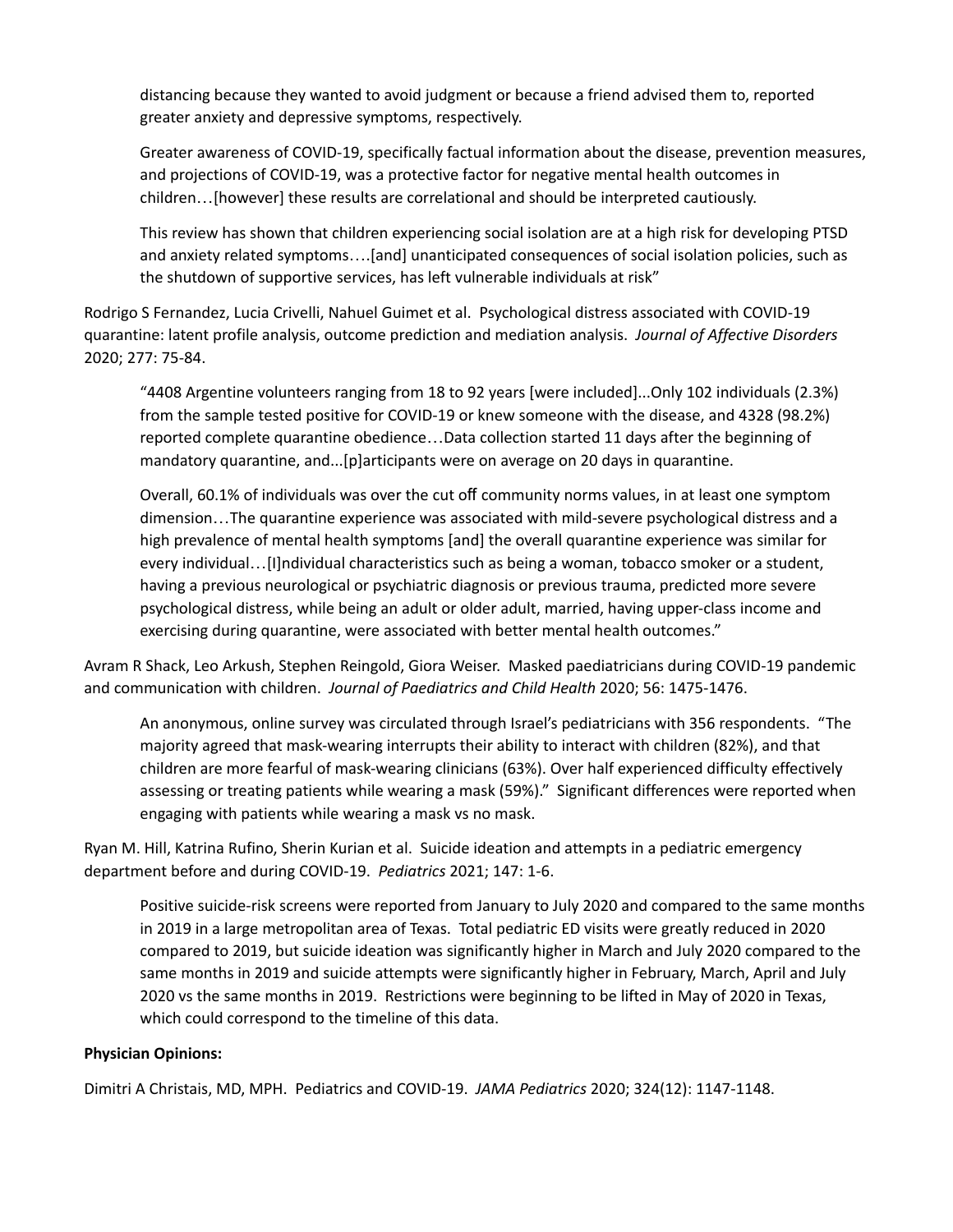Children make up a very small proportion of the overall COVID-19 cases, typically with minimal symptoms and their greatest risk is a post-inflammatory syndrome (MIS-c), which rarely causes death. "…[M]easuring the effects of COVID-19 on children…involves understanding that they are experiencing other adverse effects from the virus and recognizing that those effects will have lasting and yet to be appreciated con-sequences…Perhaps the most profound of these effects involves their psychological and educational well-being…the full measure of the effects of COVID-19 on children will not be recognized so much today as it will 15 to 20 years from now… The mantra of my lab is "If you change the beginning you change the whole story." The COVID-19 pandemic has assuredly changed the beginning for millions of children."

Simon Thornley, Michael D Jackson, Gerhard Sundborn. Danish mask study: masks, media, fact checkers, and the interpretation of scientific evidence. *BMJ* 2020; 37:1.

"Firstly, the study was designed to detect a minimal effect of halving of infection proportions with 80% statistical power. In the event, 90% power was achieved. Thus, conventionally, the results…indicate that masks do not prevent covid-19 spread…Should we abandon convention altogether? If we did, we may eventually promote ineffective treatments…Pointing to observational evidence to contradict trial results is another subversion of usual epidemiological practice. While this may seem trivial, it is a subtle distortion of results and the politicisation of evidence in the covid-19 era."

## **Transmission of COVID in Schools:**

Benjamin Lee and William V Raszka Jr. COVID-19 transmission and children: the child is not to blame. *Pediatrics* 2020; 146.

"[A]t Geneva University Hospital…Of 39 evaluable households, in only 3 (8%) was a child the suspected index case…Of 68 children with confirmed COVID-19 [in China] 65 (95.59%) patients were [household contacts] of previously infected adults…Of 10 children hospitalized outside Wuhan, China, in only 1 was there possible child to adult transmission…[T]ransmission of SARS-CoV-2 by children outside household settings seems uncommon…In…France, a 9-year old boy with respiratory symptoms associated with picornavirus, influenza A, and SARS-CoV-2 coinfection was found to have exposed over 80 classmates at 3 schools; no secondary contacts became infected, despite numerous influenza infections within the schools, suggesting an environment conducive to respiratory virus transmission…In New South Wales, Australia, 9 students and 9 staff infected with SARS-CoV-2 across 15 schools had close contact with a total of 735 students and 128 staff. Only 2 secondary infections were identified, none in adult staff; 1 student in primary school was potentially infected by a staff member, and 1 student in high school was potentially infected via exposure to 2 infected schoolmates." Overall, 1070 people were exposed to children with COVID-19 and only 7 became infected.

David J. Weber, Daniel K. Benjamin Jr, Panayotti, Sarah C. et al. Incidence and Secondary Transmission of SARS-CoV-2 Infections in Schools. FOR THE ABC SCIENCE COLLABORATIVE; *Pediatrics* Originally published online January 8, 2021; 147.

11 out of 115 school districts in NC provided data and had in-person school during the entirety of the 9-week study period. There were "…32 adjudicated cases of secondary transmission across the 11 districts combined in 9 weeks of instruction…[and] no cases of child-to-adult within-school transmission". For comparative data, there were 773 total community cases during the same 9 week period. Facemasks when unable to distance (type not reported), distancing and hand hygiene were used in all participating schools.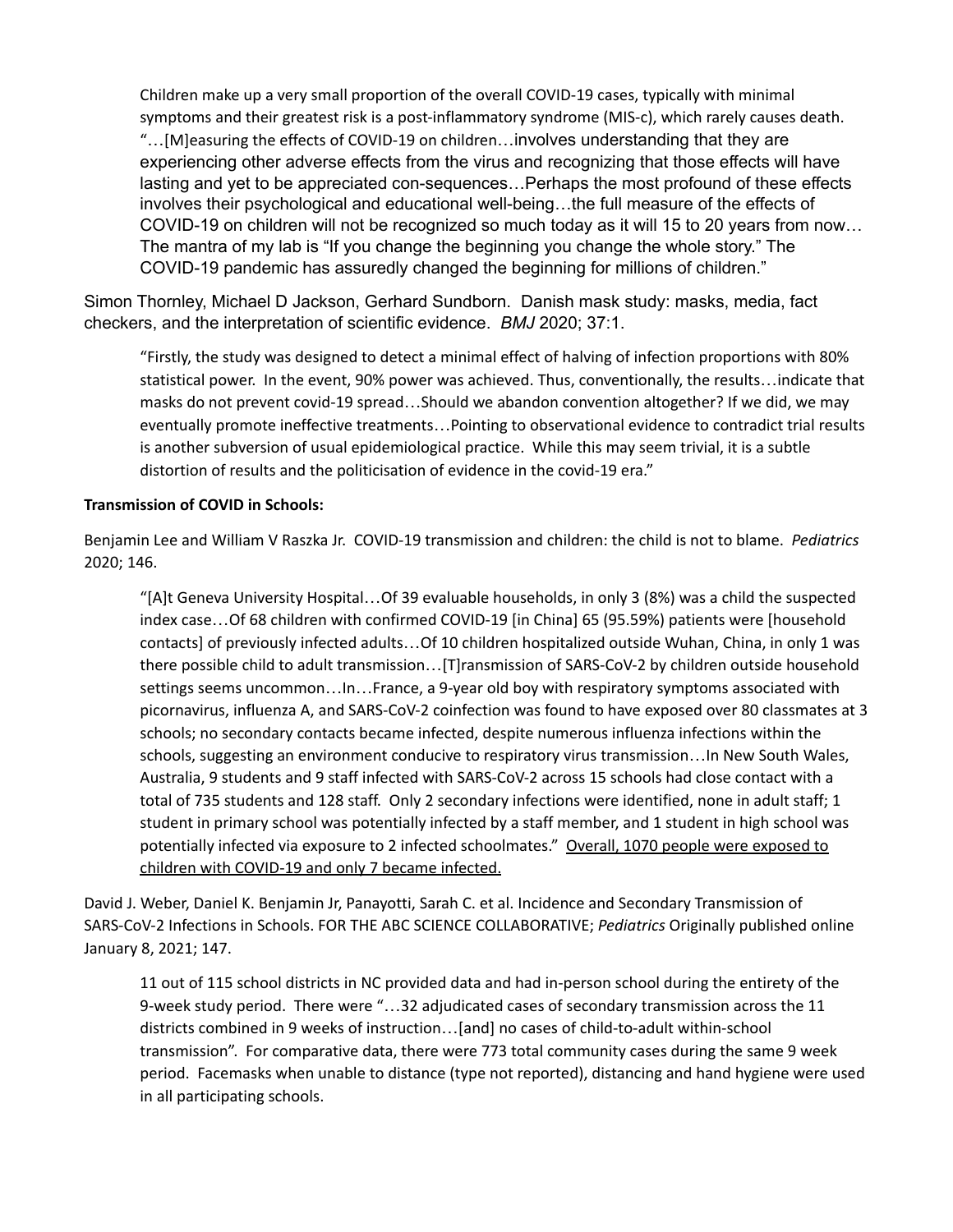Water S Gilliam, PhD, Amyn A. Malik, MBBS, MPH, PhD, Mehr Shafiq, BS et al. COVID-19 transmission in US child care programs. *Pediatrics* 2021; 147(1): 1-9.

A total of 57,335 child care providers participated throughout the US. About ½ reported their center closed at the beginning of the COVID-19 outbreak. Most centers were operating with fewer kids than pre-pandemic, sanitizing more frequently, cohorting children, but over ½ reported no mask use in workers or children >2. "Results indicated no association between COVID-19 outcome and exposure to child care."

Jay K. Varma, MD, Jeff Thamkittikasem MPA, Katherine Whittemore, MPH et al. COVID-19 infections among students and staff in New York City public schools. *Pediatrics* 2021; 147(5): 1-8.

"October 12 to November 20, 288,199 students attended hybrid learning, and 80,876 adults were employed and physically present in schools...During December 7 to 18, these numbers were 164,673 students and 44,634 adults…[COVID-19] [t]esting was performed at least once per month in each school [initially, followed by once per week]…[Out of] 234,132 asymptomatic persons tested …986 (0.4%) tested positive." The incidence of COVID-19 cases were higher in the community compared to those associated with the schools throughout the study period.

"A total of 36,423 persons were classified as school-based close contact…[of which], 191 (0.5%) tested positive for COVID-19 during the 14 days of quarantine. For these 191 case patients, 132…[had sufficient information] to infer the likely direction of transmission…[which is as follows:] 67 (51%)…transmission from staff to staff, 36 (27%) from staff to student, 18 (14%) student to staff, and 11 (8%) from student to student...notably...a staff person was the likely index case for 78% of these secondary cases."

# **Effectiveness of Masks**

C Raina MacIntyre, Holly Seale, Tham Chi Dung et al. A cluster randomized trial of cloth masks compared with medical masks in healthcare workers. *BMJ Open* 2015; 5: 1-10.

Participants in Asia (1,607 people) were divided into three arms: 1) medical masks at all times during shift, 2) cloth masks at all times during shift or 3) control arm which was standard practice (mix of cloth masks, medical masks or no masks). The infection rate of influenza-like-illness (ILI) was significantly higher in the cloth mask arm compared to the other groups. No significant difference between the medical masks arm and control arm.

Noreen Qualls DrPH, Alexandra Levitt, PhD, Neha Kanade, MPH et al. Community mitigation guidelines to prevent pandemic influenza—United States, 2017. *MMWR* 2017; 66(1): 1-32.

Nonpharmaceutical interventions (NPI) recommended for seasonal influenza include: "voluntary home isolation of ill persons, respiratory etiquette, and hand hygiene…[as well as] environmental surface cleaning measures…[NPI] reserved for pandemics include voluntary home quarantine of exposed household members and use of face masks in community settings when ill…[h]owever, little evidence supports the use of face masks by well persons in community settings…[and] [f]ace mask use by well persons is not routinely needed in most situations to prevent acquiring the influenza virus." The article goes on to discuss social distancing measures, school closures, surface cleaning and online guides for various scenarios.

Patrick Saunders-Hastings, James A.G. Crispo, Lindsey Sikora, Daniel Krewski. Effectiveness of personal protective measures in reducing pandemic influenza transmission: a systematic review and meta-analysis. *Epidemics* 2017; 20: 1-20.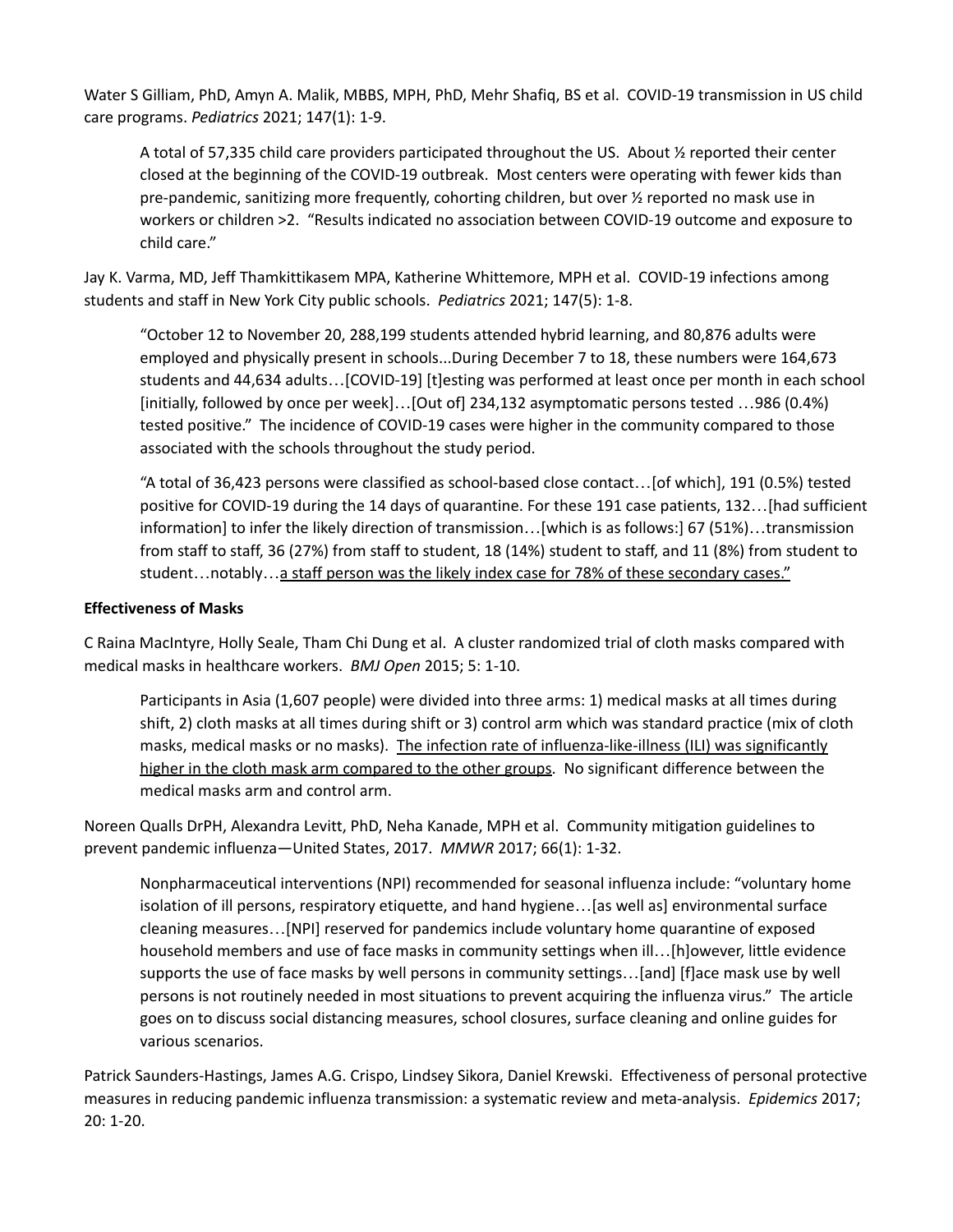This study looked "to quantify the effectiveness of PPMs [personal protective measures] in reducing the risk of human-to-human pandemic influenza infection." These measures included hand hygiene, face masks or respiratory etiquette (covering one's mouth when coughing or sneezing). There were 16 studies included that "described at least one measure of hand hygiene…eight measured the effectiveness of facemask use" and none evaluated the use of respiratory etiquette. A significant protective effect was found for hand washing while "meta-analysis found a non-significant protective effect of mask use in preventing influenza infection."

Lewis J. Radonovich Jr MD, Michael S Simberkoff MD, Mary T. Bessesen MD et al. N95 respirators vs medical masks for preventing influenza among health care personnel: A randomized clinical trial. *JAMA* 2019; 322(9): 824-833.

Health care providers in outpatient settings were randomized to N95 (1,993 participants) or medical masks (2,058 participants). Primary outcome was laboratory-confirmed influenza. There were 207 influenza cases in the N95 group and 193 in the medical mask group. There was no statistical difference of the incidence of influenza between the two groups.

Tom Jefferson, Chris B Del Mar, Liz Dooley et al. Physical interventions to interrupt or reduce the spread of respiratory viruses. *Cochrane Database of Systematic Reviews* 2020.

There were 67 randomized controlled trials (RCTs) and cluster-RCTs included in this meta-analysis. Of the pooled data, there was no clear reduction in respiratory viral infections when comparing medical/surgical masks to no masks or N95 or P2 respirators to medical/surgical masks. There is a low certainty of evidence that hand hygiene may offer a reduction in respiratory viral illnesses.

Derek K Chu, Elie A Akl, Stephanie Duda et al. Physical distancing, face masks, and eye protection to prevent person-to-person transmission of SARS-CoV-2 and COVID-19: a systematic review and meta-analysis. *The Lancet* 2020; 395: 1973-1987.

This report included 172 observational studies in the systematic review and 44 comparative studies in the meta-analysis. Mask and eye protection were ill-defined. Data only available to analyze intervention effects for transmission (rather than severity of disease). Most studies reported bundled interventions.

"[A] strong association was found of proximity of the exposed individual with the risk of infection…the use of both N95 or similar respirators or face masks…was associated with a large reduction in risk of infection (low certainty)…with stronger associations in health-care settings compared with non-health-care settings…eye protection was [also] associated with lower risk of infection…(low certainty)…[I]n view of the limitations of these data, we did not rate the certainty of effect as high. [It is also to be noted that] some of the masks studied in our review were reusable 12-16 layer cotton or gauze masks."

Jingyi Xiao, Eunice YC Shiu, Huizhi Gao et al. Nonpharmaceutical measures for pandemic influenza in nonhealthcare settings—personal protective and environmental measures. *Emerging Infectious Diseases* 2020; 26(5): 967-975.

A systematic review of protective measures in reducing influenza infection including hand hygiene, respiratory etiquette and face masks as well as surface and object cleaning as an environmental measure. 12 RCTs did not find a statistically significant effect of hand hygiene decreasing transmission of influenza, 10 RCTs did not find a statistically significant effect of face masks worn by infected persons or uninfected persons on transmission of influenza and was limited evidence that surface cleaning does not reduce the transmission of influenza. No studies were found on respiratory etiquette. "In theory